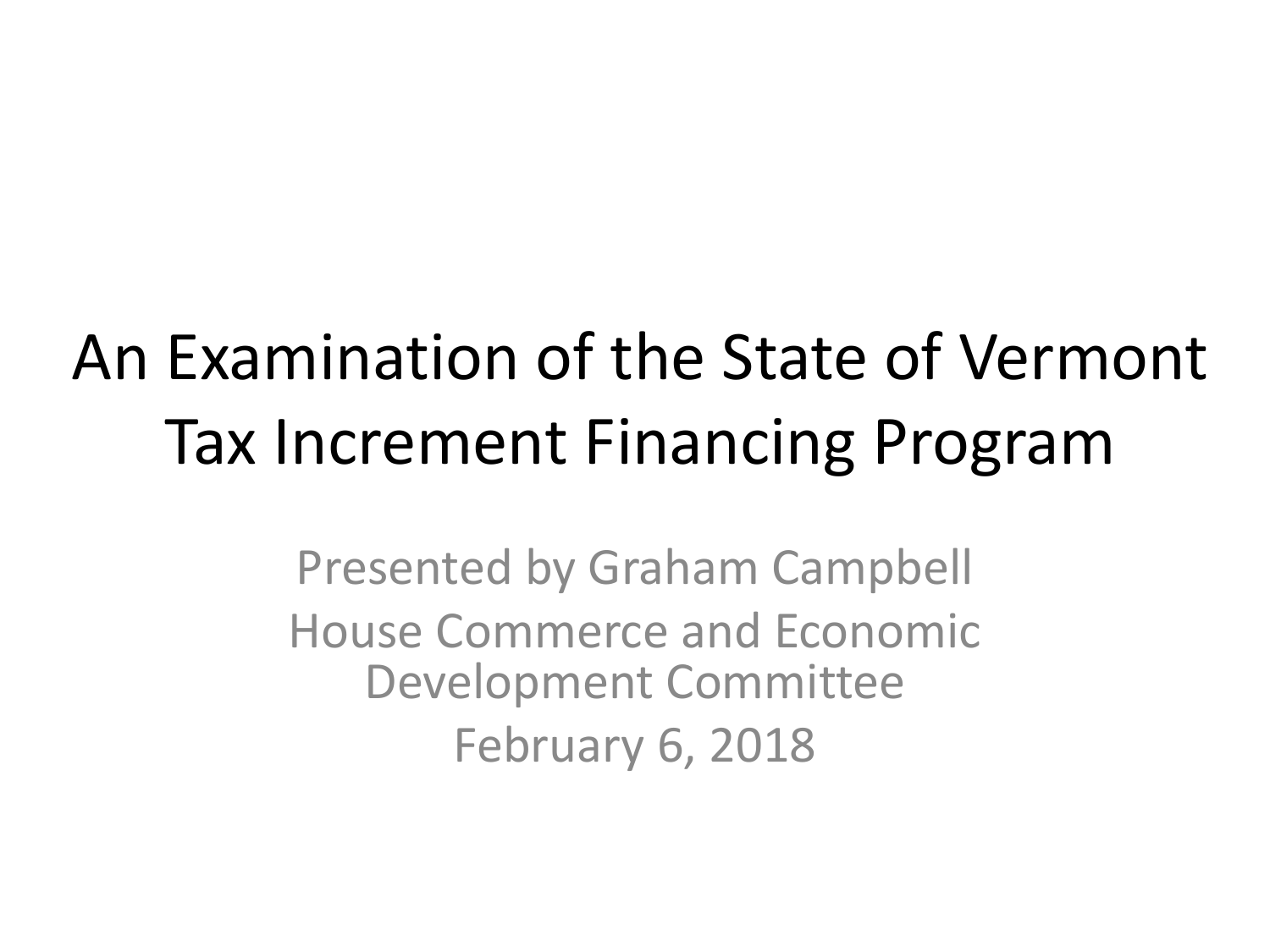# Statutory Charge

Per 24 V.S.A. §1892, amended by Act 69 of 2017

The report shall include:

- (1) a recommendation for a sustainable statewide capacity level for TIFs or comparable economic development tools and relevant permitting criteria;
- (2) the positive and negative impacts on the State's fiscal health of TIFs and other tools, including the General Fund and Education Fund;
- (3) the economic development impacts on the State of TIFs and other tools, both positive and negative;
- (4) the mechanics for ensuring geographic diversity of TIFs or other tools throughout the State; and
- (5) the parameters of TIFs and other tools in other states.
- Completed with assistance from the Legislative Economist, the Department of Taxes, the State Auditor and Agency of Commerce and Community Development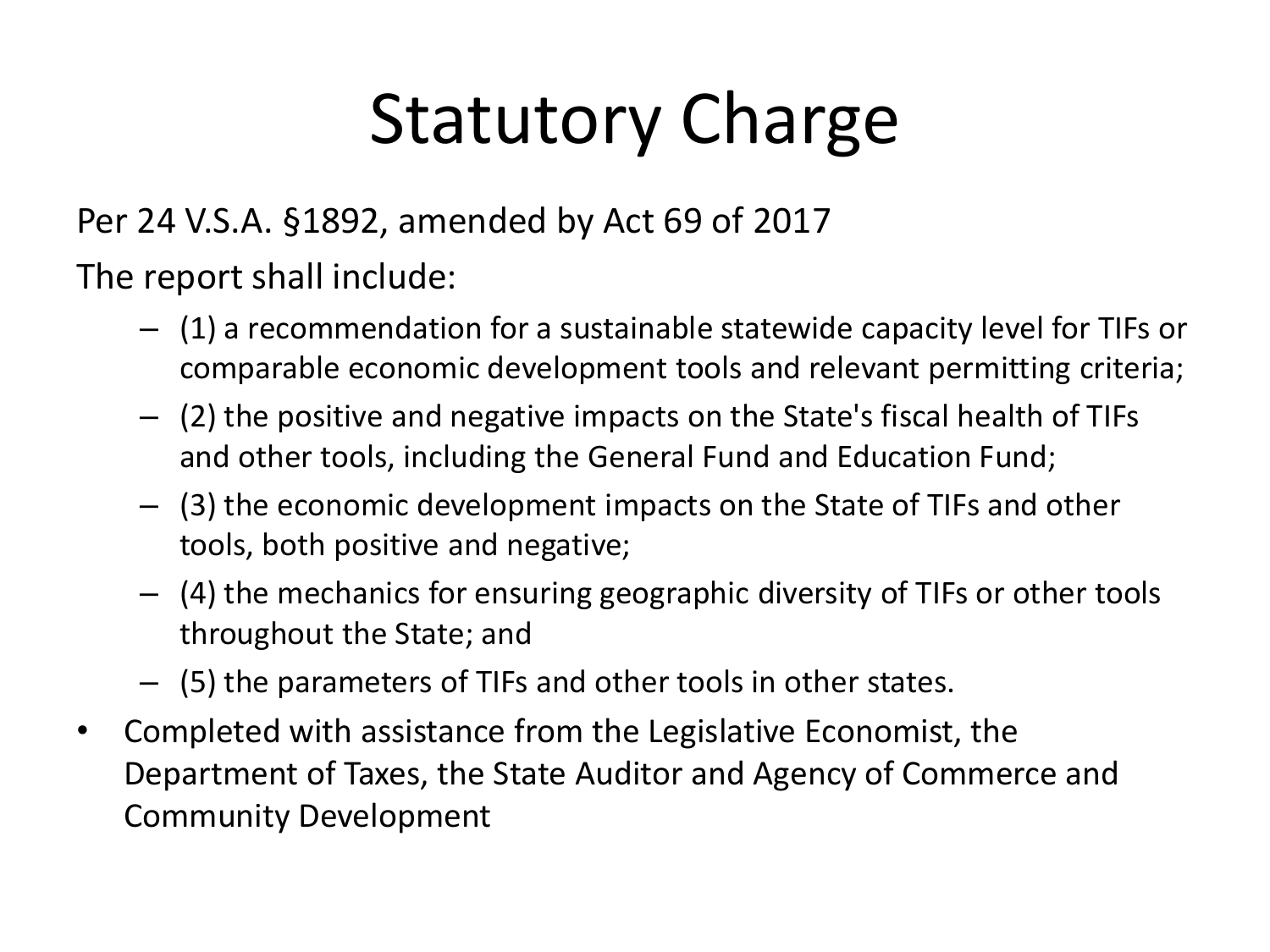## What is TIF?

- Used to spur economic development in the wake of Federal cuts to economic development spending in the 1980s and 1990s
- Every state except Arizona has TIF laws on the books

#### • **Typical TIF process**

1) Municipality seeks to improve a geographic area, through infrastructure development or other development

2) Municipality borrows to build this improvement

3) A portion of any new property tax revenues that result from the new construction are used to repay the debt.

4) Once the debt is repaid, or the specified retention period ends, the municipality or state receives the full portion of the new property tax revenue.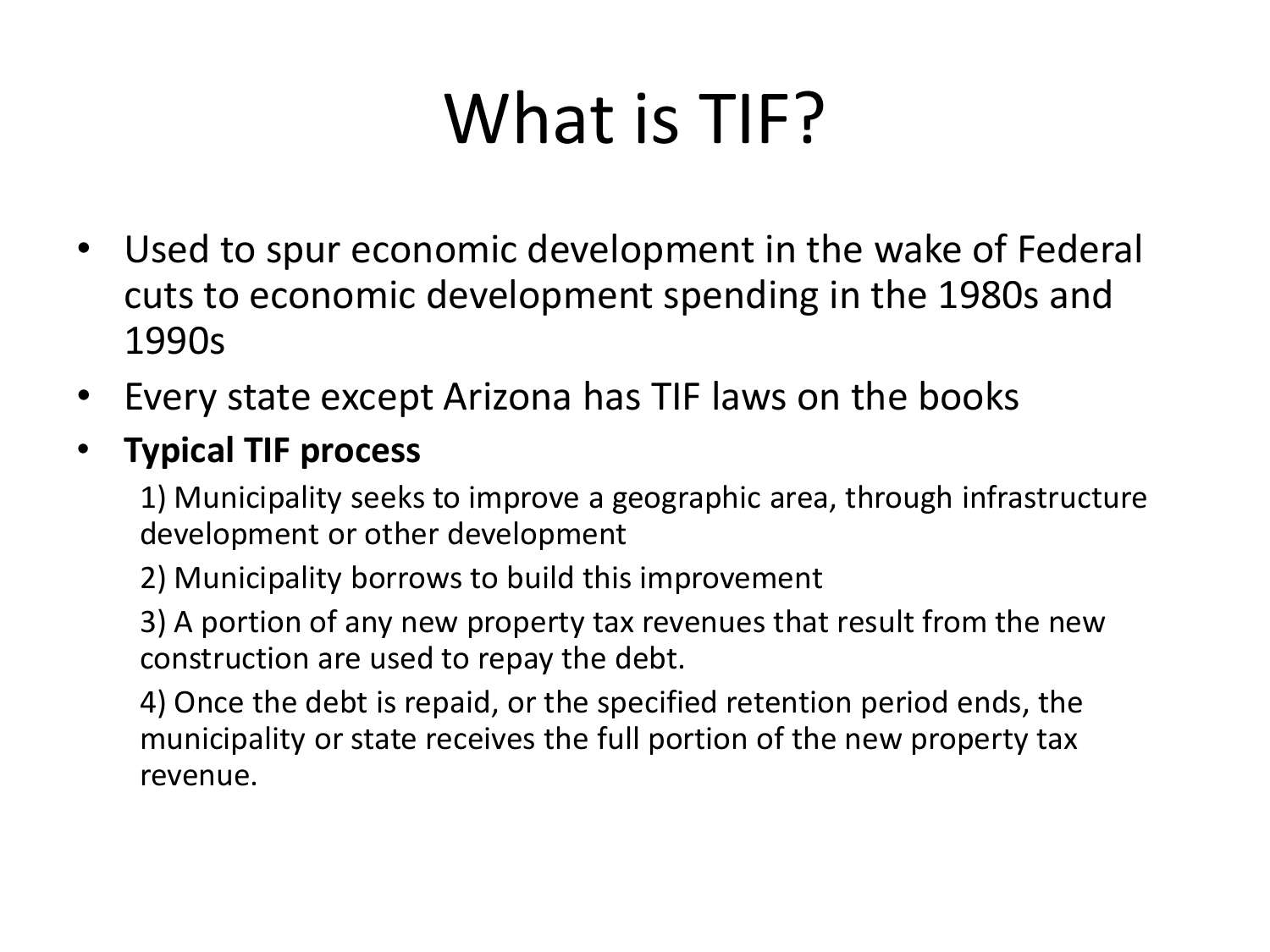#### What is TIF?

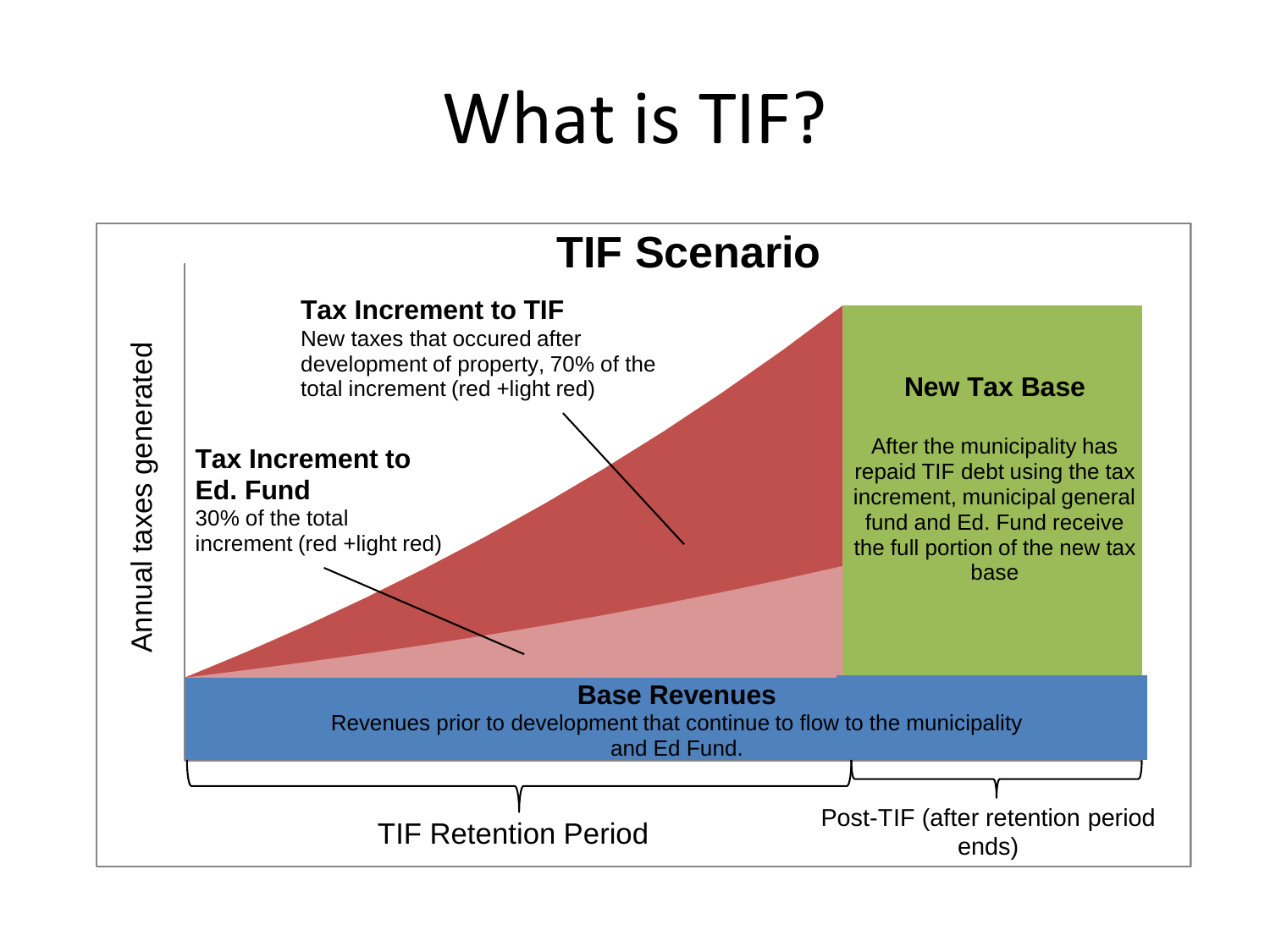#### Quick overview of Vermont's TIF Program

- TIF authorized in statute in 1985
- Statute has changed significantly since then
	- Before 2006, TIF districts were essentially municipal constructs.
	- After 2006, State has a much bigger role in TIF rule creation and approval.
- 10 active districts, 1 retired
	- Districts were subject to different rules at time of their creation
		- Pre-2006 TIF districts: Burlington Waterfront, Milton North and South, Winooski
		- Act 184 (2006) TIF districts: Milton Town Core, Hartford, Burlington Downtown, St. Albans, Barre, South Burlington
		- Act 69 (2017) TIF districts: Bennington
	- 6 new districts created by Act 69 of 2017. 1 district has been formally approved since then (Bennington).
	- Newport TIF created in 1998, retired in 2015.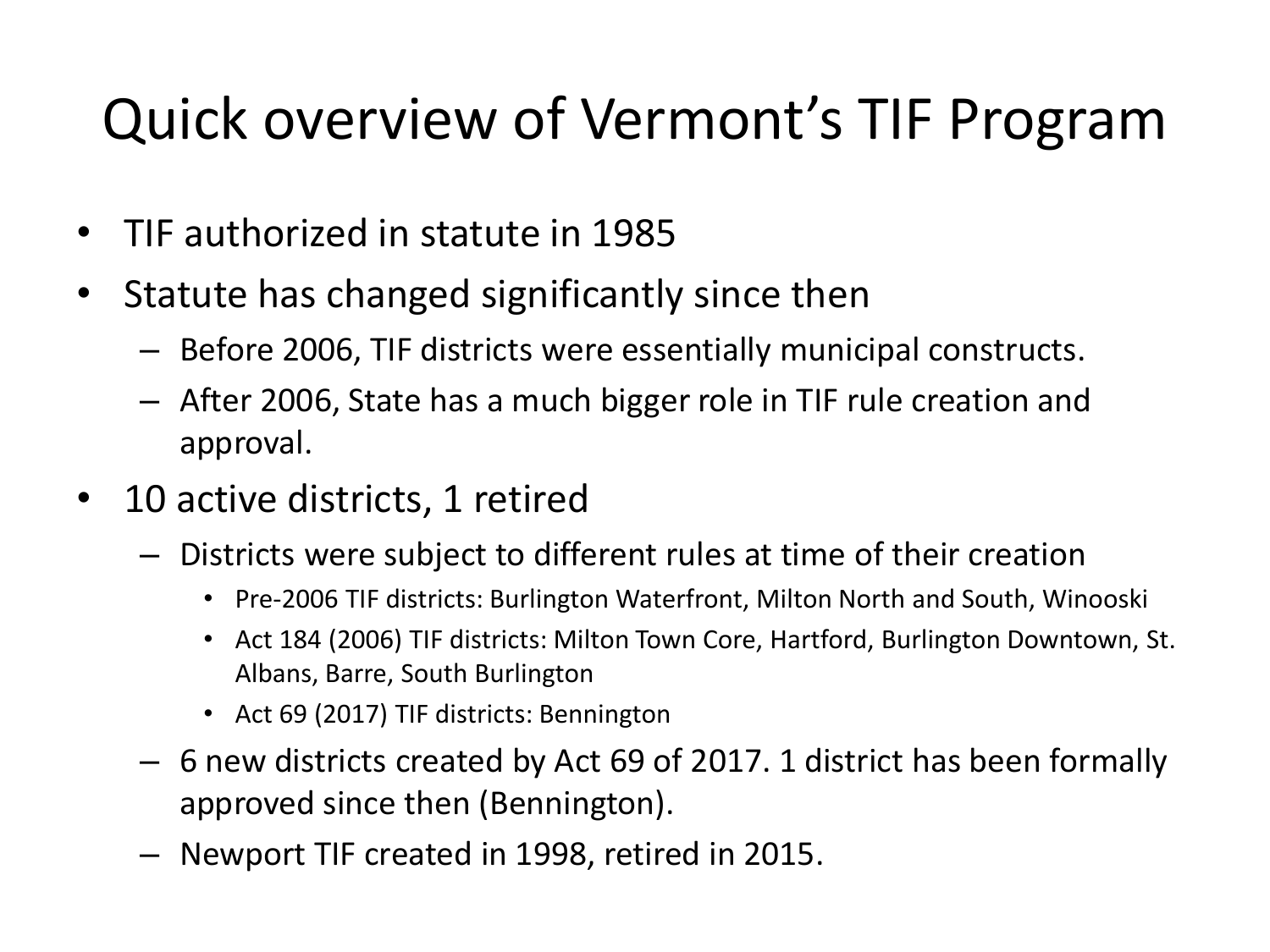#### Vermont TIF Districts

|                               |                     |                                   |                                            | <b>Table 1: TIF Districts In Vermont</b>                                             |                                                                                                                  |                          |
|-------------------------------|---------------------|-----------------------------------|--------------------------------------------|--------------------------------------------------------------------------------------|------------------------------------------------------------------------------------------------------------------|--------------------------|
|                               | <b>Year Created</b> | <b>Increment Retention Period</b> | <b>Original Property Value at Creation</b> | <b>Education Fund Increment Split</b>                                                | <b>Municipal General Fund Increment Split</b>                                                                    | Debt Incurred as of 2017 |
|                               |                     |                                   |                                            | <b>Active TIF Districts</b>                                                          |                                                                                                                  |                          |
| <b>Burlington Waterfront</b>  | 1997                | 1996-2035 <sup>a</sup>            | \$42,412,900                               | Original: 100% to TIF, 0% to Ed. Fund<br>Beginning 2010: 75% to TIF, 25% to Ed. Fund | Original and post-2010: 100% to TIF, 0% to municipal general fund                                                | \$27,099,873             |
| <b>Milton North and South</b> | 1998                | 1999-2019b                        | \$26,911,151                               | Original: 100% to TIF, 0% to Ed. Fund<br>Beginning 2010: 75% to TIF, 25% to Ed. Fund | Original: 100% to TIF, 0% to municipal general fund<br>Beginning 2010: 75% to TIF, 25% to municipal general fund | \$9,295,300              |
| Winooski                      | 2000                | 2004-2024                         | \$24,822,900                               | Original: 95% to TIF, 5% to Ed. Fund<br>Beginning 2004: 98% to TIF, 2% to Ed. Fund   | Original and post-2004: 100% to TIF, 0% to municipal general fund                                                | \$29,998,000             |
| <b>Milton Town Core</b>       | 2008                | 2011-2031                         | \$124,186,560                              | 75% to TIF, 25% to Ed. Fund                                                          | 75% to TIF, 25% to municipal general fund                                                                        | \$3,422,600              |
| <b>Hartford</b>               | 2011                | 2014-2034                         | \$31,799,200                               | 75% to TIF, 25% to Ed. Fund                                                          | 75% to TIF, 25% to municipal general fund                                                                        | \$900,000                |
| <b>Burlington Downtown</b>    | 2011                | 2016-2036                         | \$174.412.200                              | 75% to TIF, 25% to Ed. Fund                                                          | 75% to TIF, 25% to municipal general fund                                                                        | \$200,000                |
| St. Albans                    | 2012                | 2013-2033                         | \$107,909,150                              | 75% to TIF, 25% to Ed. Fund                                                          | 75% to TIF, 25% to municipal general fund                                                                        | \$14,500,000             |
| <b>Barre</b>                  | 2012                | 2015-2035                         | \$50,851,870                               | 75% to TIF, 25% to Ed. Fund                                                          | 75% to TIF, 25% to municipal general fund                                                                        | \$2,200,000              |
| South Burlington              | 2012                | 2017-2037                         | \$36,228,700                               | 75% to TIF, 25% to Ed. Fund                                                          | 75% to TIF, 25% to municipal general fund                                                                        | \$0                      |
|                               |                     |                                   |                                            | <b>Newly-Approved TIF Districts</b>                                                  |                                                                                                                  |                          |
| <b>Bennington</b>             | 2017                | 2018-2037                         | \$8,419,000                                | 70% to TIF, 30% to Ed. Fund                                                          | 100% to TIF, 0% to municipal general fund                                                                        | \$0                      |
|                               |                     |                                   |                                            | <b>Retired TIF Districts</b>                                                         |                                                                                                                  |                          |
| <b>Newport</b>                | 1998                | 1997-2015                         | \$48,500                                   | 100% to TIF, 0% to Ed. Fund                                                          | 100% to TIF, 0% to municipal general fund                                                                        | \$300,000                |

Note: In 2017, 6 additional districts were approved by the Legislature.

aAct 134 of 2016 extended the period to incur indebtedness to 2020, and the increment retention period to 2035. This extension was made to accommodate the redevelopment of the Burlington Town Center

ᵇ In 2006, the Legislature enacted special provisions allowing the Milton North and South TIF Districts to be extended for an additional ten years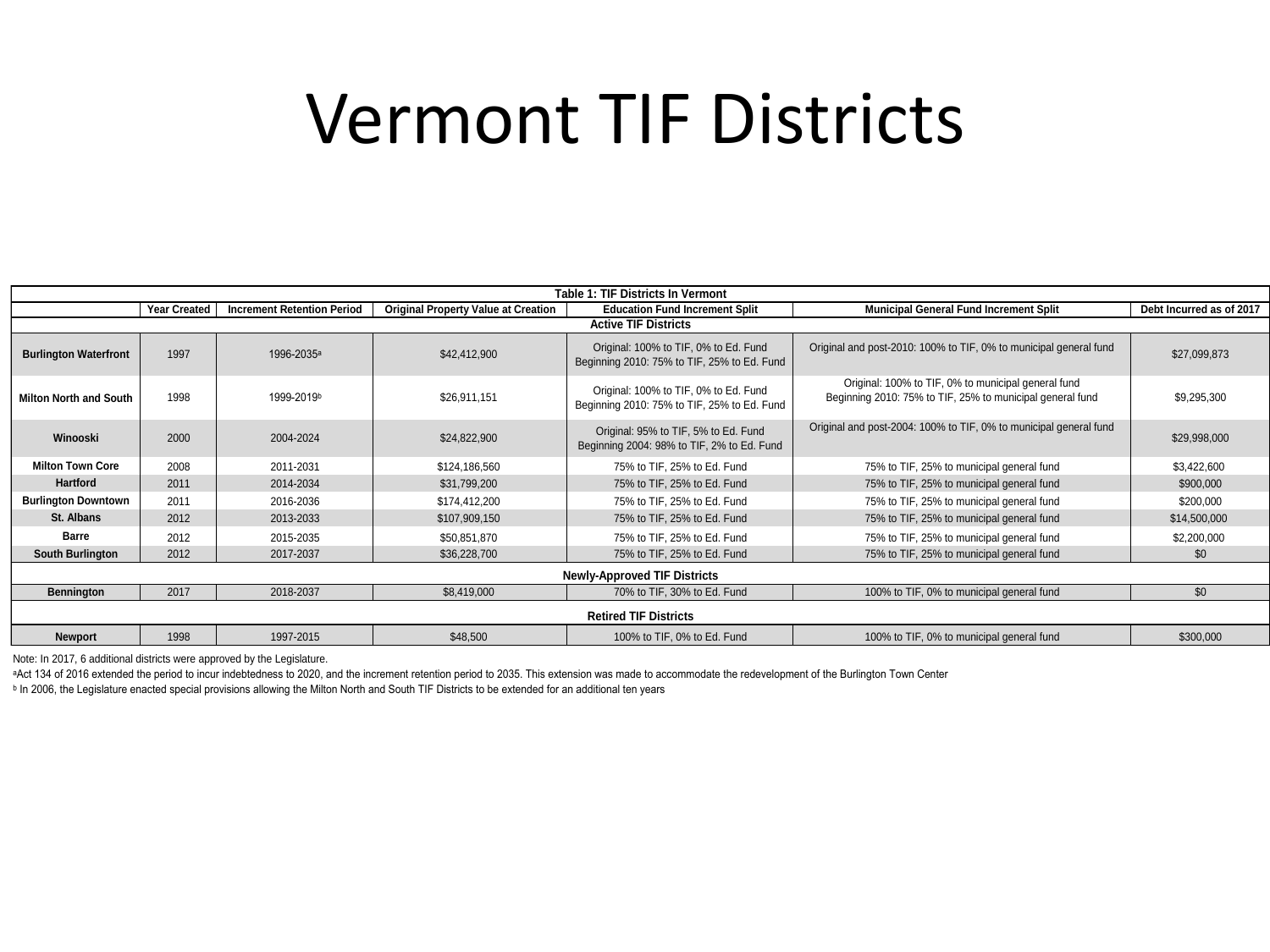## Major Findings: Operational

- **Vermont's TIF program is well-defined in statute and transparent relative to other states and cities, with some room to improve the approval, oversight, and evaluation process to ensure the program is maximizing statewide benefits.** 
	- Legislative action over the past three decades has set limits on the potential downsides and excesses of TIF that have occurred in other states. These include:
		- The types of taxes eligible for TIF
		- The portion of State tax increments permitted to be captured for TIF debt
		- The types of projects eligible for TIF funds
		- The length of time a TIF district is entitled to tax increments
		- Public involvement and transparency
	- Room for improvement for the approval, monitoring, and evaluation processes
		- Approval: more emphasis on examination of potential statewide benefits, not just municipal ones
		- Monitoring: additional information in the Annual Report on current tax increment flows vs. projections, debt service progress.
		- Evaluation: Independent evaluation that needs to measure statewide benefits.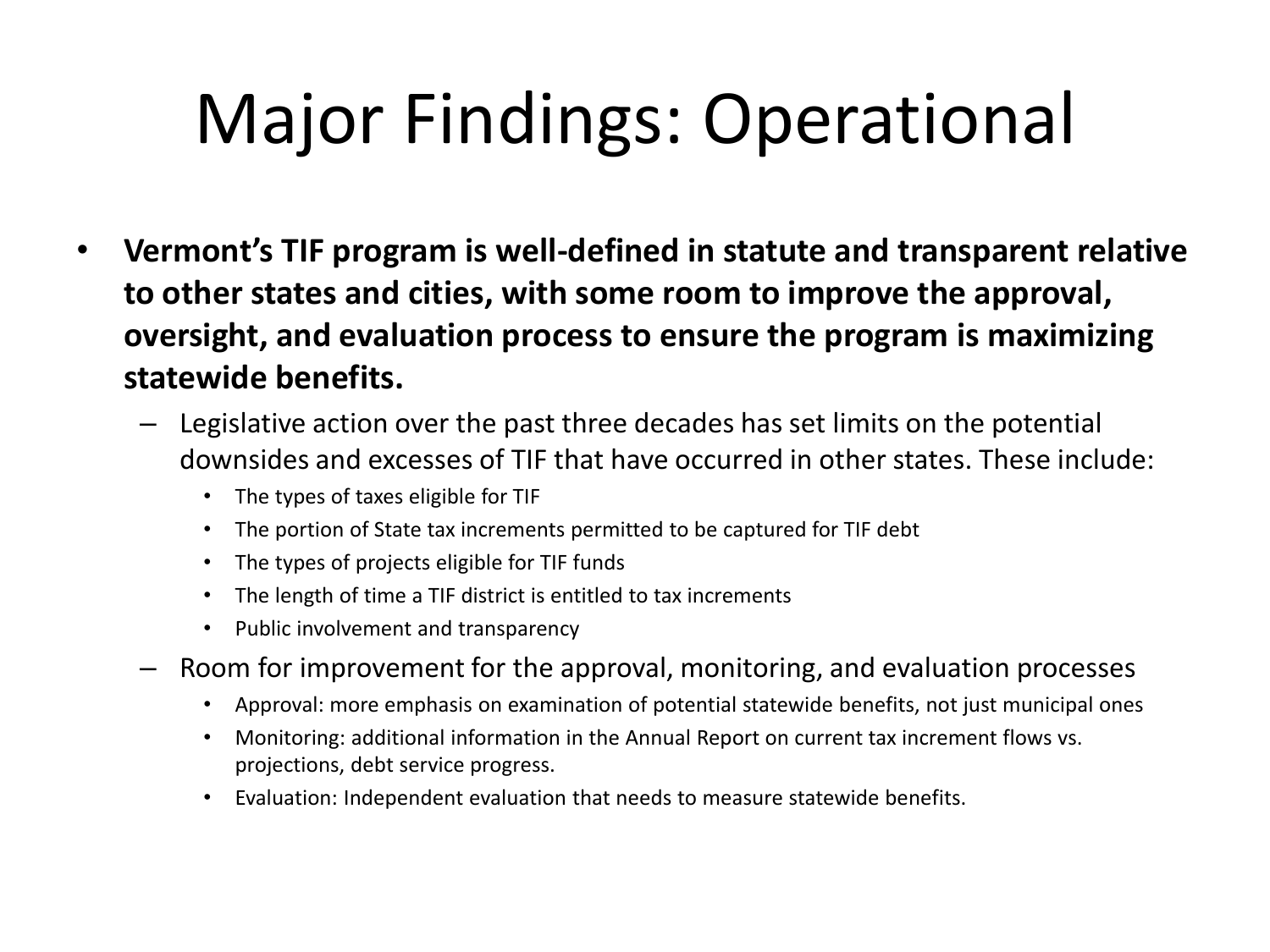### Major Findings: Fiscal Impacts

- **Using mid-range assumptions of TIF district growth into the future and what might have occurred absent the use of TIF, JFO estimates that Vermont's TIF program represents a negative cost to the Education Fund of between \$3 million and \$7 million annually from 2017 to 2030.** 
	- Between 2017 and 2030, cumulatively \$68 million in nominal dollars.
	- Education Fund returns from a TIF district will take over 50 years to break even with the same area without a TIF.
	- An additional \$1 million \$4 million costs to municipal general funds.
	- Dependent upon assumptions
		- TIF district growth
		- Baseline, non-TIF growth
		- Debt accumulated by municipalities for TIF districts
	- JFO believes that the Consensus Administration/JFO Education Fund forecast estimates of \$5 to \$10 million should continue to be used for estimates of fiscal cost.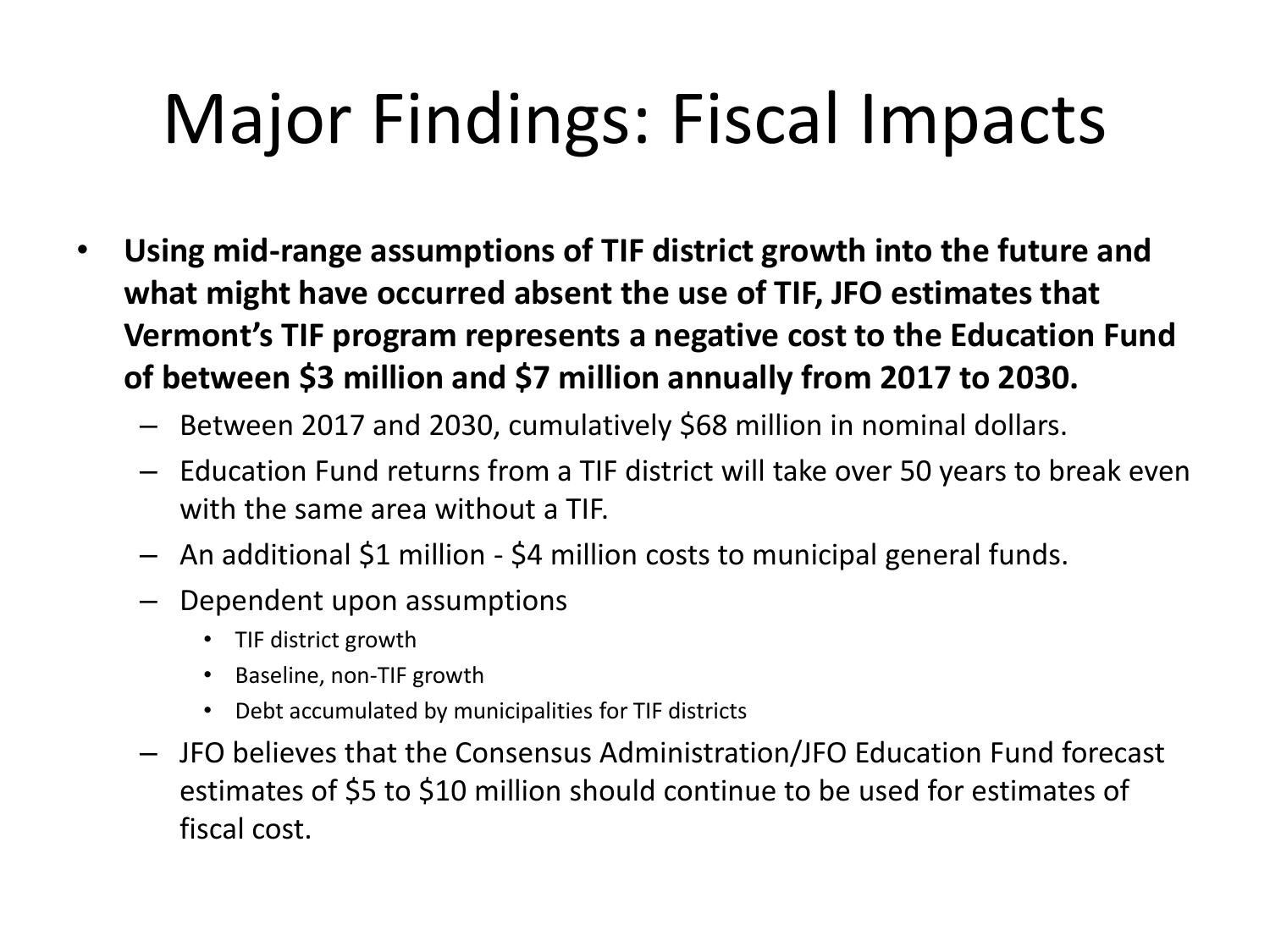#### Major Findings: Fiscal Impacts

|       | Table 3: Fiscal Impacts to the State Education Fund                                             |                               |                            |  |  |
|-------|-------------------------------------------------------------------------------------------------|-------------------------------|----------------------------|--|--|
|       | (Using baseline growth of 20-year county average growth +/- 50 percentage points <sup>a</sup> ) |                               |                            |  |  |
|       | What it receives under TIF                                                                      | What it receives under no TIF | Difference (Negative=cost) |  |  |
| 2017  | \$9,816,447                                                                                     | \$12,816,992                  | $-$3,000,545$              |  |  |
| 2018  | \$10,017,410                                                                                    | \$13,475,088                  | $-$3,457,678$              |  |  |
| 2019  | \$10,923,772                                                                                    | \$14,871,639                  | $-$3,947,867$              |  |  |
| 2020  | \$11,154,097                                                                                    | \$15,615,939                  | $-$ \$4,461,842            |  |  |
| 2021  | \$11,391,001                                                                                    | \$16,396,504                  | $-$5,005,503$              |  |  |
| 2022  | \$11,629,197                                                                                    | \$17,215,131                  | $-$5,585,934$              |  |  |
| 2023  | \$11,855,820                                                                                    | \$18,073,709                  | $-$ \$6,217,889            |  |  |
| 2024  | \$12,093,655                                                                                    | \$18,974,219                  | $-$6,880,564$              |  |  |
| 2025  | \$12,719,116                                                                                    | \$19,918,743                  | $-$7,199,627$              |  |  |
| 2026  | \$14,955,666                                                                                    | \$20,909,468                  | $-$5,953,802$              |  |  |
| 2027  | \$15,959,226                                                                                    | \$21,948,690                  | $-$5,989,464$              |  |  |
| 2028  | \$16,450,459                                                                                    | \$23,038,822                  | $-$ \$6,588,364            |  |  |
| 2029  | \$21,162,518                                                                                    | \$24,182,397                  | $-$3,019,879$              |  |  |
| 2030  | \$24,542,225                                                                                    | \$25,382,076                  | $-$ \$839,851              |  |  |
| Total | \$194,670,610                                                                                   | \$262,819,417                 | $-$ \$68,148,808           |  |  |

a If the district was in Chittenden County, 50 percentage points were added. If it was not, 50 percentage points were subtracted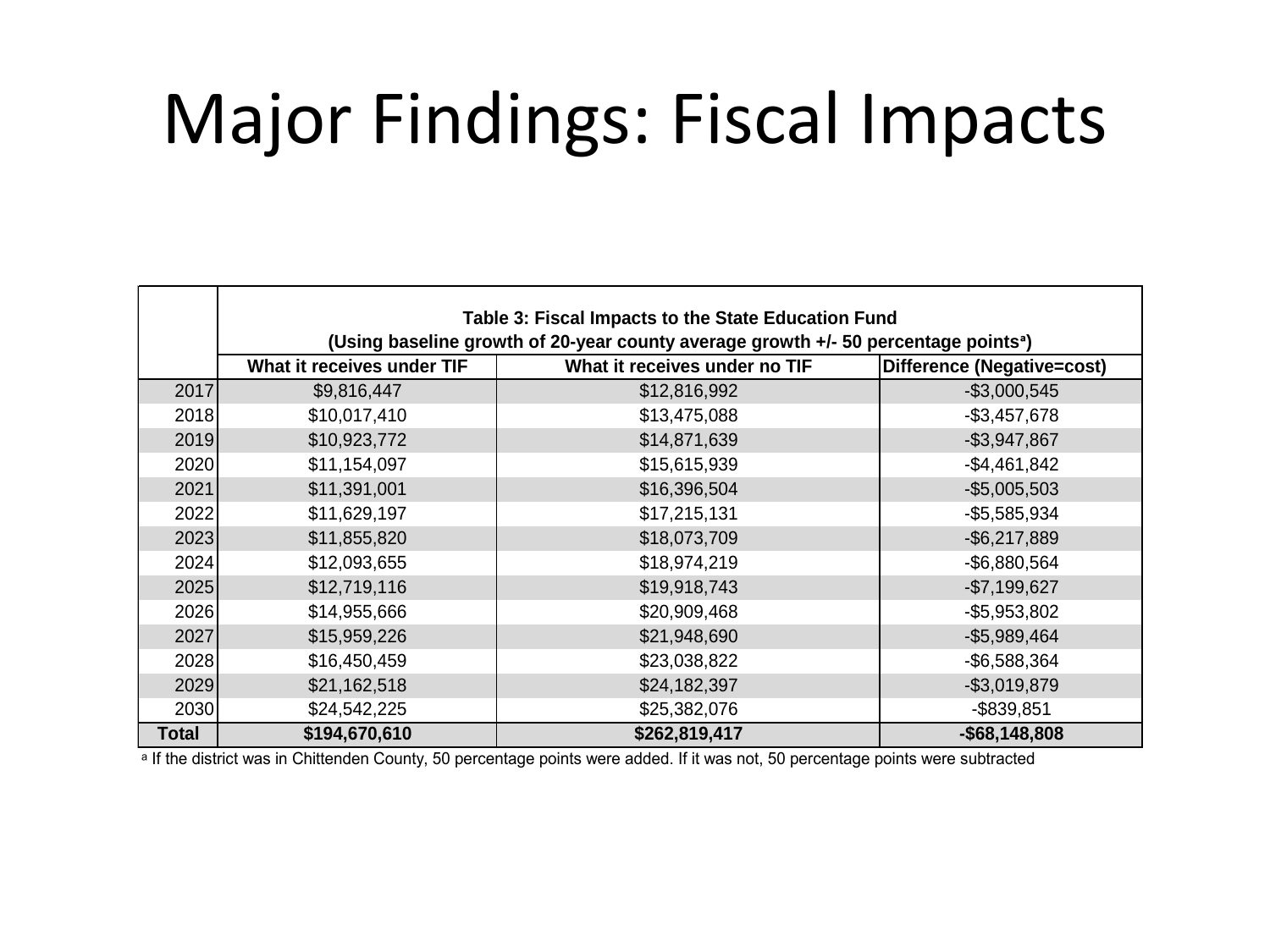# Major Findings: Economic Impacts

- **The extent to which TIF has and will provide the expected economic benefits to the State is unclear.** 
	- TIF could create indirect economic benefits
		- TIF may bring benefits associated with denser, downtown development (Smart Growth)
		- TIF could also help to bring in other types of economic development funding
	- TIF likely provides little direct economic benefits at a statewide level.
		- Demand substitution: new development in Burlington simply takes development away from South Burlington or Winooski.
		- Academic and non-academic research has found little to no economic benefit from using TIF.
	- Frequent use of non-TIF revenue often clouds the link between economic development and the use of TIF.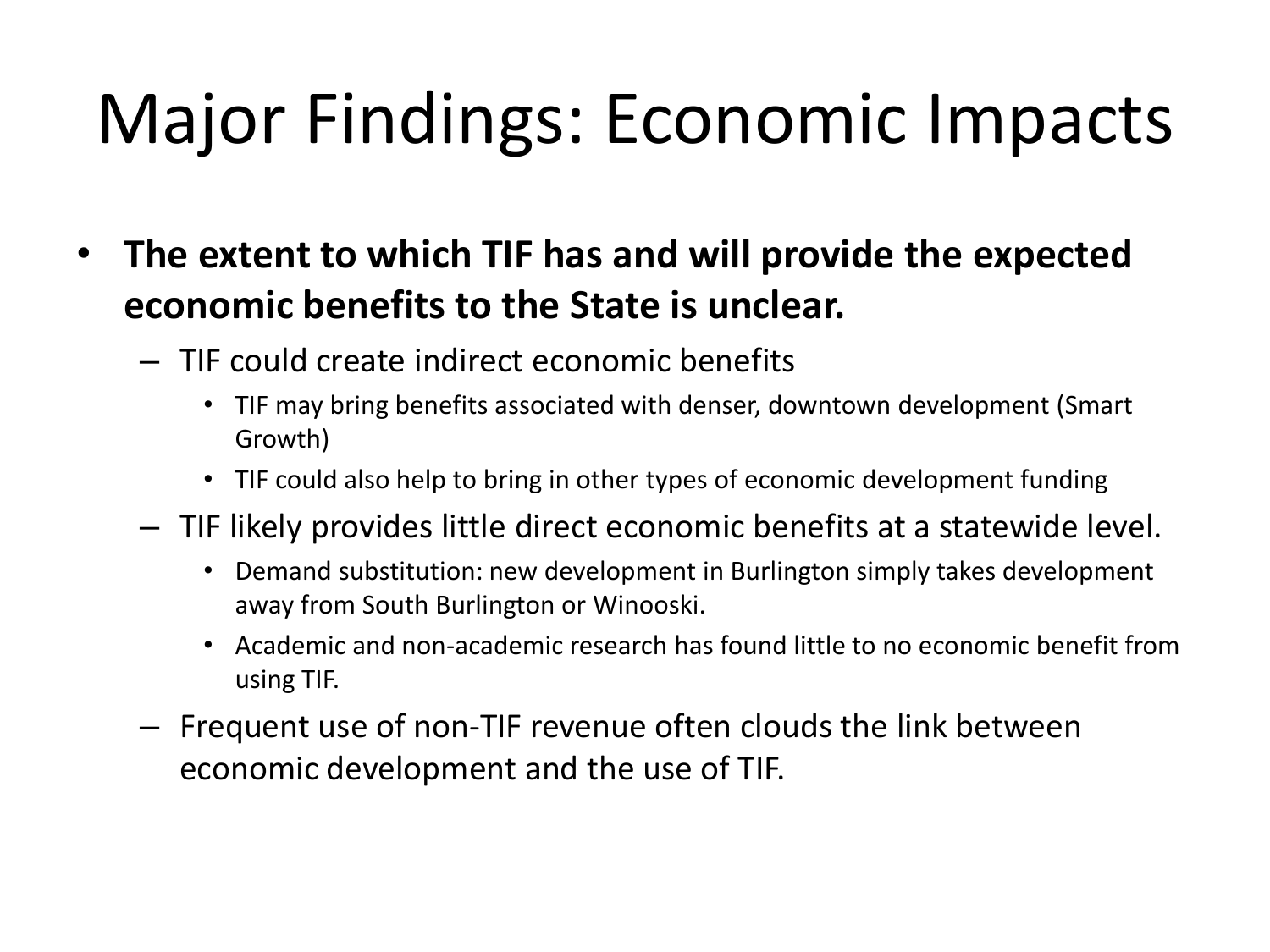# Major Findings: Economic Impacts Non-TIF Revenue

| Table 10: Comparisons of TIF District Revenue Sources, as of end-2016 |              |                              |                 |                               |
|-----------------------------------------------------------------------|--------------|------------------------------|-----------------|-------------------------------|
|                                                                       | <b>Barre</b> | <b>Burlington Waterfront</b> | <b>Hartford</b> | <b>Milton North and South</b> |
| <b>Total Revenue</b>                                                  | \$3,196,859  | \$24,942,271                 | \$286,885       | \$534,157                     |
| of which: TIF Revenue                                                 | \$313,299    | \$22,231,913                 | \$48,938        | \$529,549                     |
| of which: Non-TIF Revenue                                             | \$2,883,560  | \$2,710,358                  | \$237,947       | \$4,608                       |
|                                                                       |              |                              |                 |                               |
| <b>Percentage Non-TIF Revenue</b>                                     | 90.20%       | 10.87%                       | 82.94%          | 0.86%                         |
| <b>Percentage TIF Revenue</b>                                         | 9.80%        | 89.13%                       | 17.06%          | 99.14%                        |

Note: Data for South Burlington and Burlington Downtown were unavailable Source: Indiviudal TIF district annual reports

| Table 10 continued: Comparisons of TIF District Revenue Sources, as of end-2016 |                         |                   |              |
|---------------------------------------------------------------------------------|-------------------------|-------------------|--------------|
|                                                                                 | <b>Milton Town Core</b> | <b>St. Albans</b> | Winooski     |
| <b>Total Revenue</b>                                                            | \$1,240,065             | \$2,239,799       | \$83,275,710 |
| of which: TIF Revenue                                                           | \$1,240,065             | \$1,464,589       | \$11,707,609 |
| of which: Non-TIF Revenue                                                       | $\Omega$                | \$775,210         | \$71,568,101 |
|                                                                                 |                         |                   |              |
| <b>Percentage Non-TIF Revenue</b>                                               | 0.00%                   | 34.61%            | 85.94%       |
| <b>Percentage TIF Revenue</b>                                                   | 100.00%                 | 65.39%            | 14.06%       |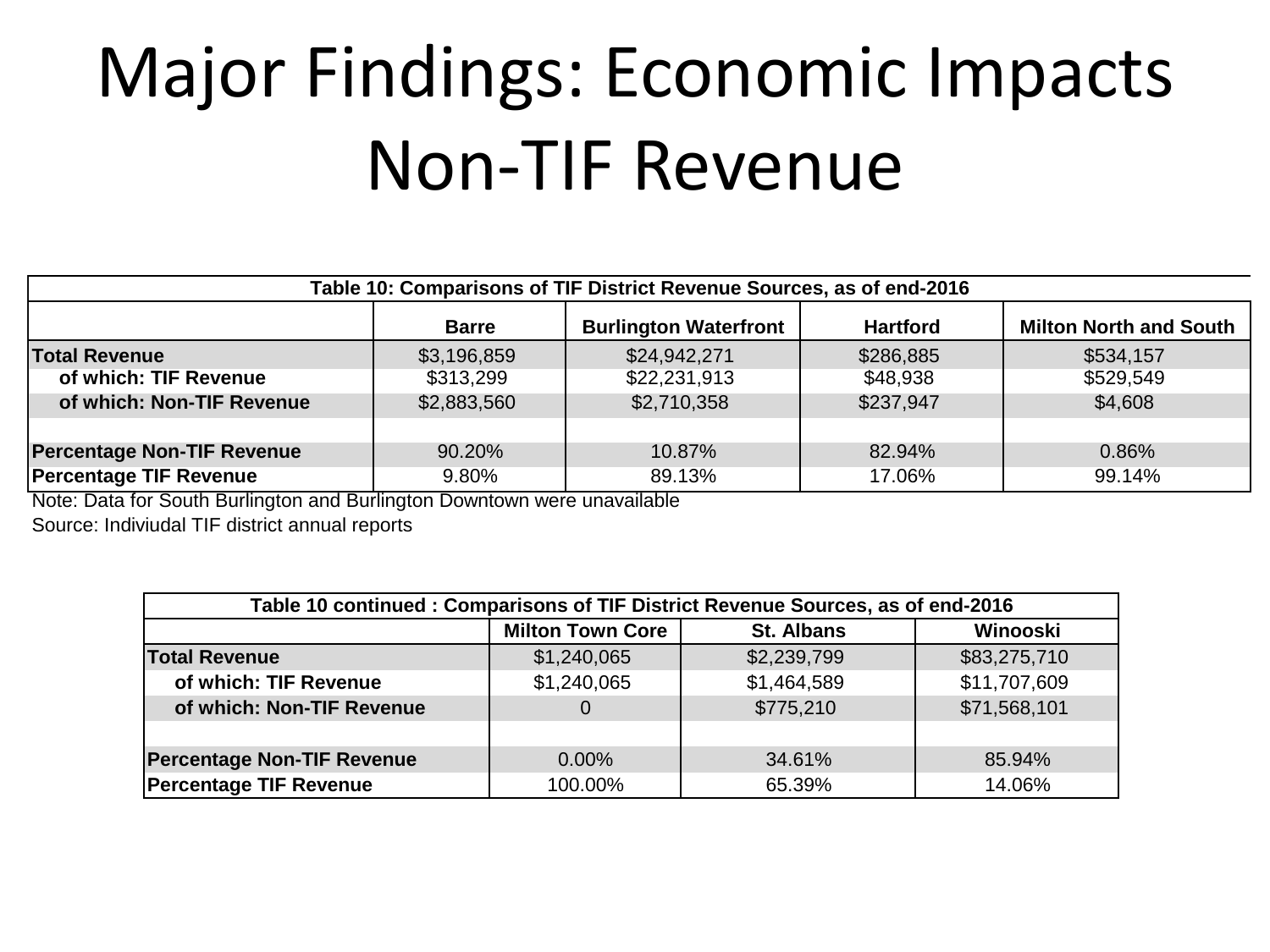## Major Findings: Economic Impacts

- **Vermont's TIF districts have largely achieved their projections of property value growth, but have missed incremental tax revenue and private investment estimates by wide margins.**
- As of year-end 2016, total actual property investment in Vermont TIF districts has been less than one-half of what was projected in their applications

| Table 7: Taxable Value and Tax Increment Performance |                      |                      |  |
|------------------------------------------------------|----------------------|----------------------|--|
|                                                      | <b>Taxable Value</b> | <b>Tax Increment</b> |  |
| <b>Median Percentage Miss</b>                        | $0\%$                | 42%                  |  |
| <b>Average Percentage Miss</b>                       | $-6%$                | 29%                  |  |
|                                                      |                      |                      |  |
| <b>Cumulative Projected</b>                          | N/A                  | \$10,608,907         |  |
| <b>Cumulative Actual</b>                             | N/A                  | \$5,447,900          |  |

Note: Excludes data from Burlington Waterfront TIF district Source: TIF district annual reports to VEPC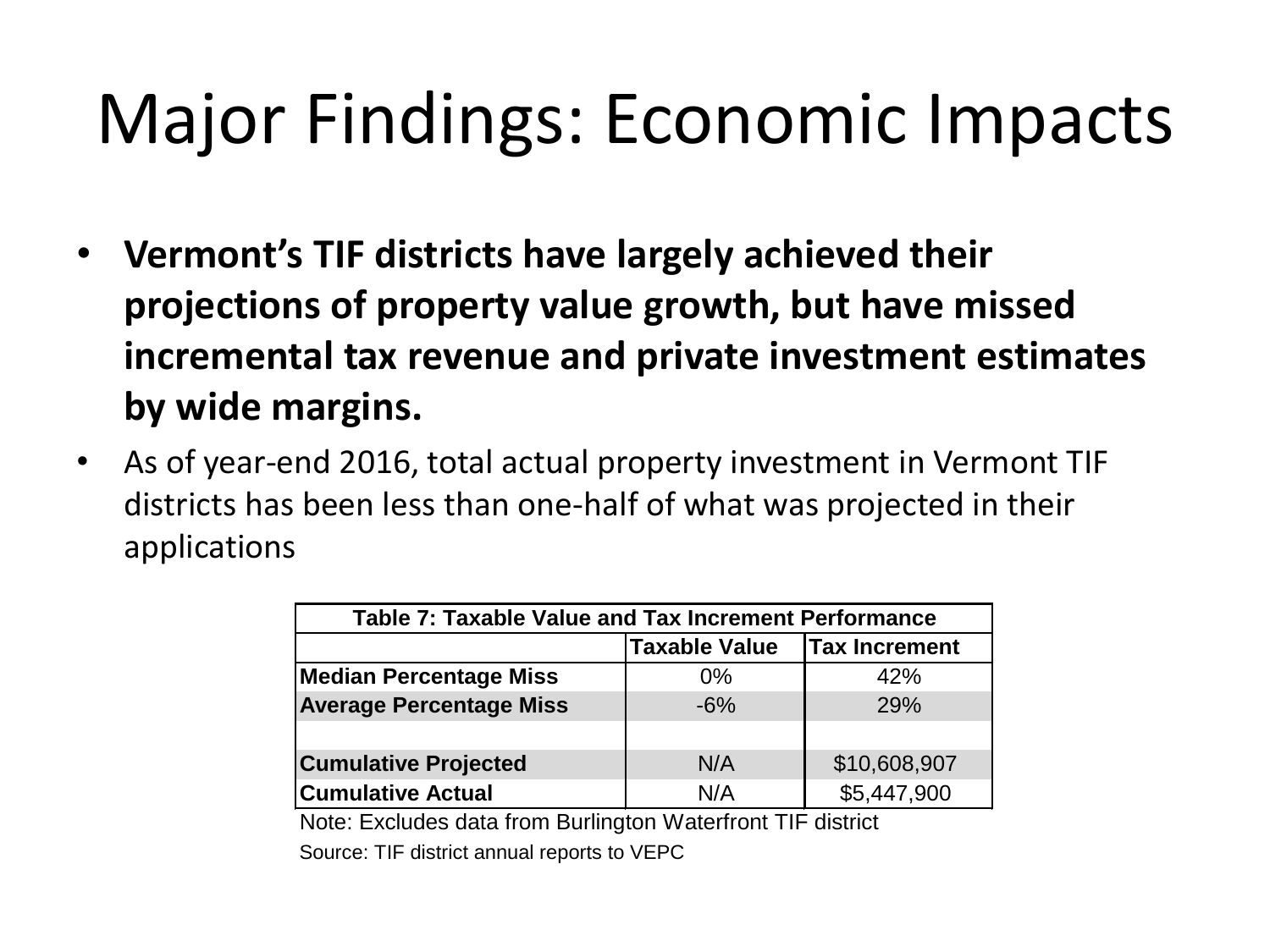#### Major Findings: Geographic Diversity

- **Vermont's TIF statute does not guarantee geographic diversity of TIF districts, especially to those areas of the State that are economically distressed.**
- Some geographic diversity ensured through Act 69 of 2017
	- No municipality that has a TIF district will be eligible for a new one
- Statute does not explicitly require that a TIF district be located in areas that are economically distressed
- TIF's complexity may preclude municipalities with less staff capacity and expertise
- Research has shown that if another government's tax revenues are eligible for TIF district debt (as in Vermont), municipalities with faster economic growth are more likely to create TIF districts.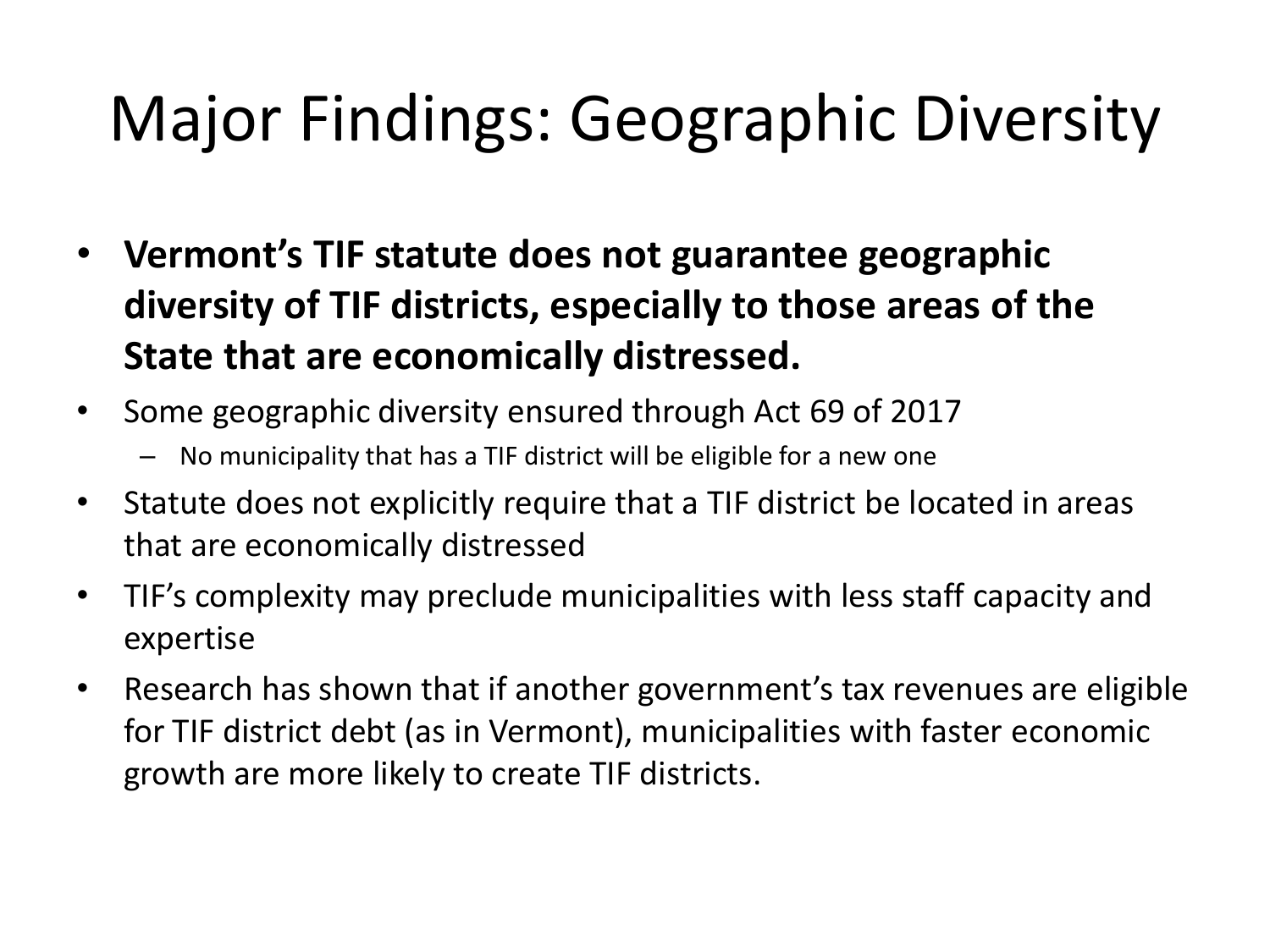**1) Legislators may want to consider requiring municipalities to repay TIF district debt as incremental tax revenues accrue, rather than solely making the required bond payment.** 

- Under current statute, municipalities can, but are not required, to use surplus incremental tax revenues to repay TIF debt early.
- Repaying debt early shortens the TIF retention period.
	- State and municipality benefit from TIF growth sooner.
- Repaying debt also lessens the uncertainty associated with future tax increments.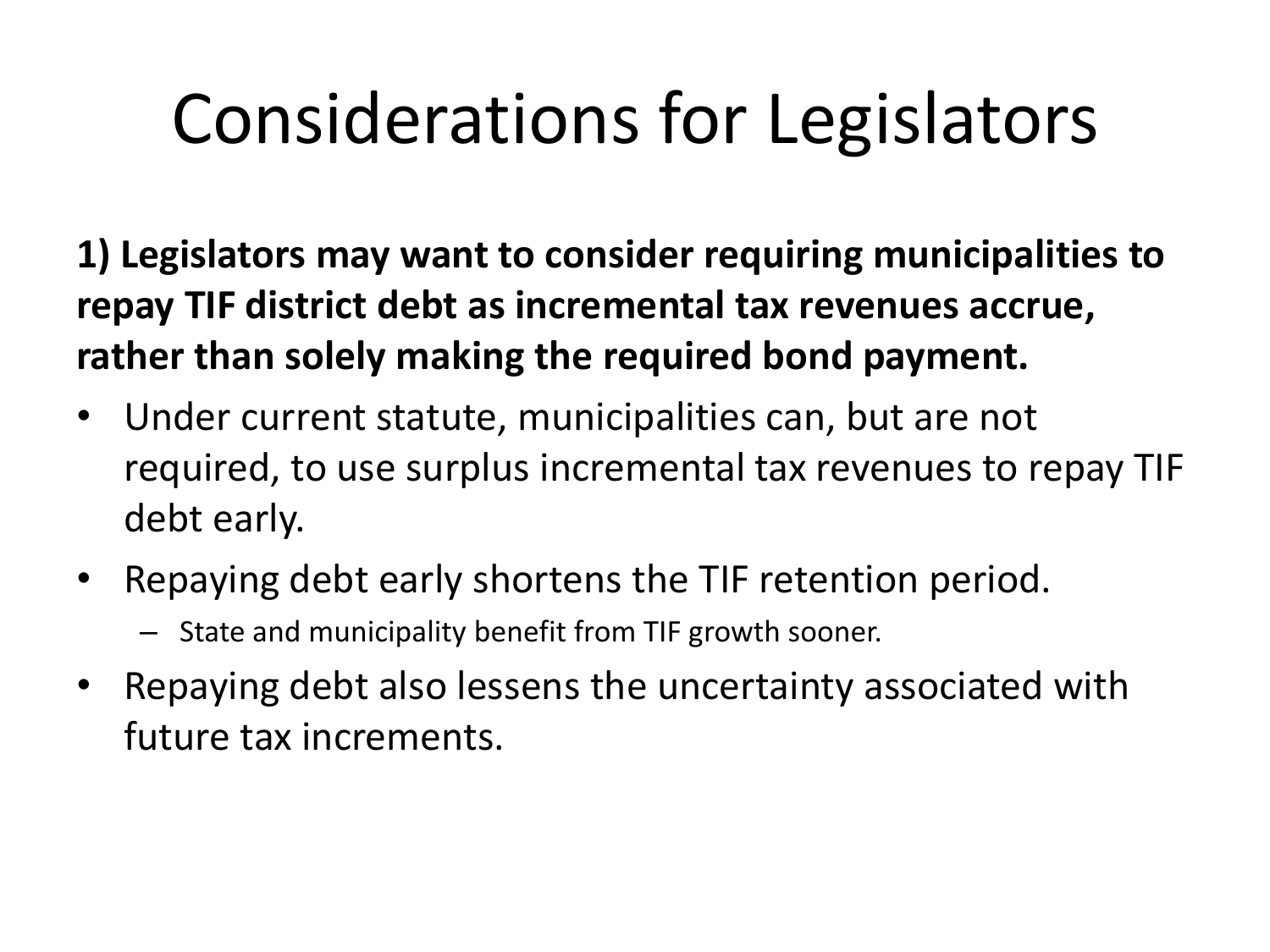**2) Legislators may want to consider whether the current system of approval, monitoring, and evaluation ensures TIF district accountability for results.** 

- Since State tax dollars are used for the program, the program should be expected to generate statewide benefits, not just municipal ones.
- This focus should extend to various points in TIF approval and oversight:
	- Approval process: determine whether the development could have occurred elsewhere in the State. Potential use of VEGI Cost-Benefit model
	- Annual Reporting: VEPC Annual report should include information on statewide benefits and updates on how well tax increments have met projections.
	- Evaluation: State Auditor's evaluation should be supplemented with independent review of TIF district economic and fiscal impacts every five to seven years.
	- Oversight: Should a municipality bond against TIF incremental tax revenues, if they do not materialize, Legislature should consider recourse for VEPC and municipality to mitigate negative fiscal impacts.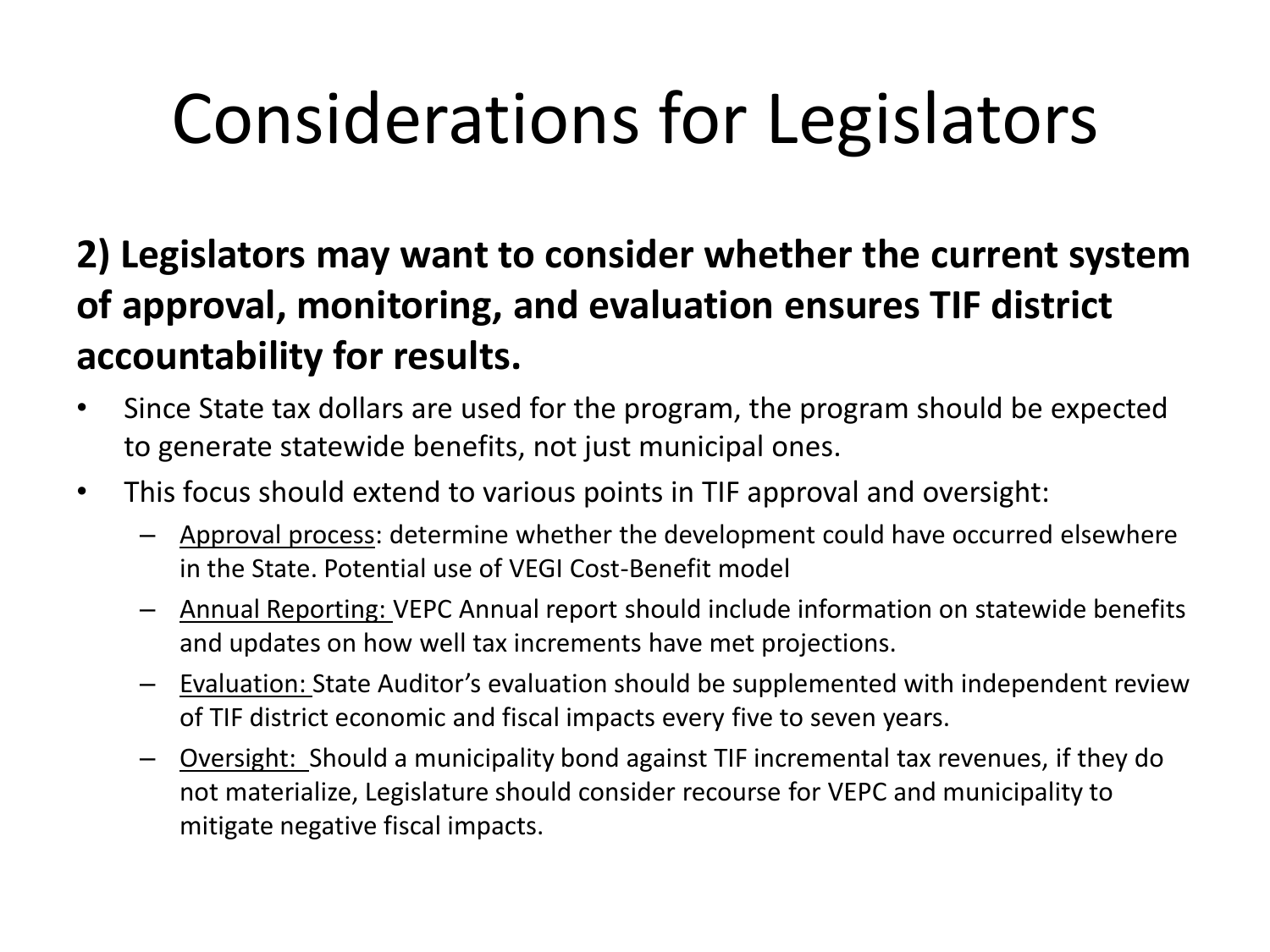**3) Consideration should be given to whether TIF is the most effective way to achieve infrastructure development in downtowns.** 

- TIF is effectively a downtown infrastructure financing tool due to the location criteria.
- TIF has some advantages over other economic development tools
	- Could increase town ownership for their development.
	- Could draw in other types of financing
- TIF also has disadvantages
	- Complex: requires significant town capacity to apply and administer
	- Fiscal: if revenues fall short of projections, negative fiscal pressure.
	- Size of the tax expenditure difficult to control
- Consideration should be given to other tools that could achieve the same goal with fewer disadvantages.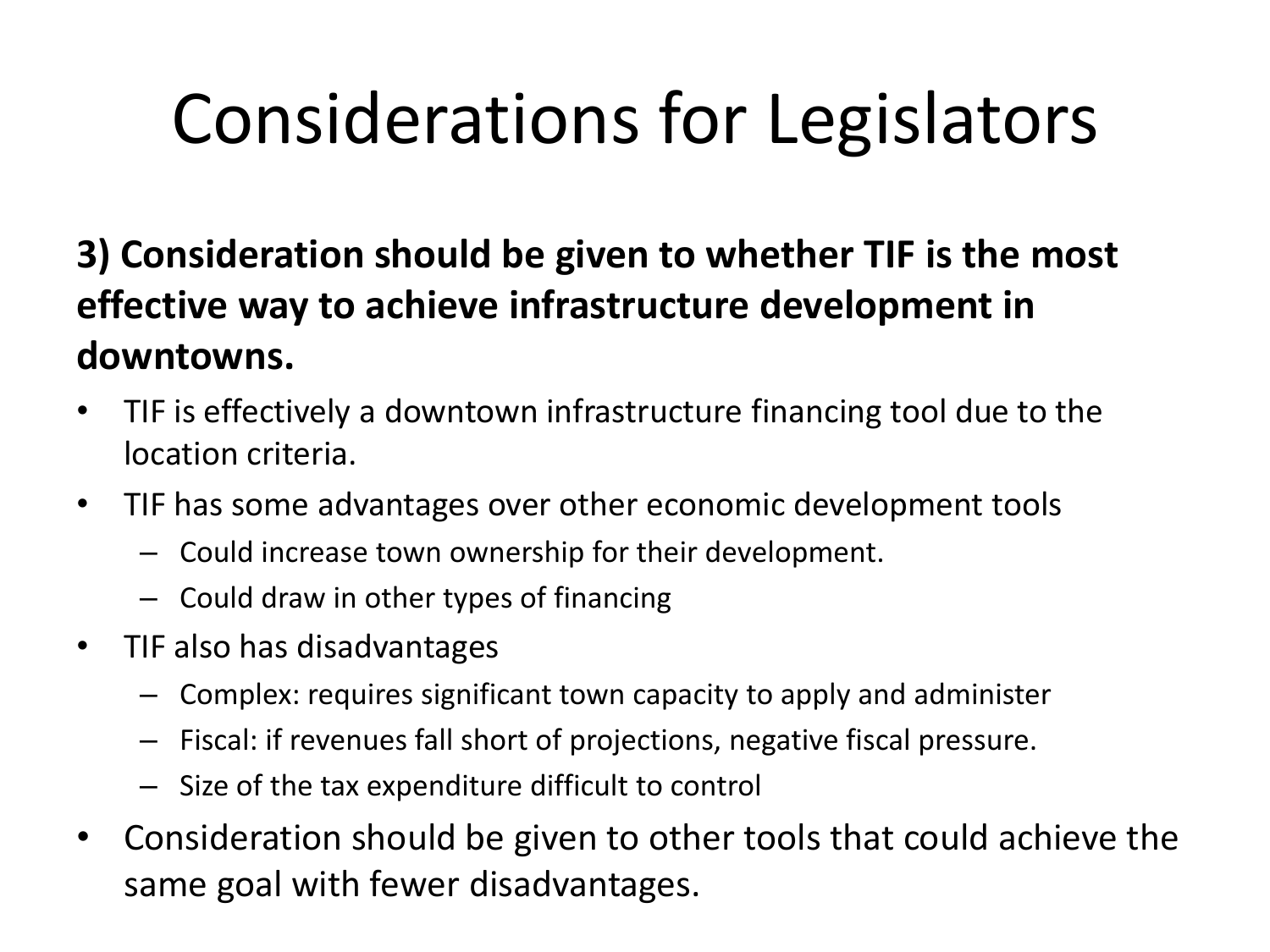|                                                   |                                                                                                                                                                                                |                                                                                                                                                             | Table 11: Alternative Downtown Infrastructure Development Tools                                                                                                        |                                                                                                                                                |
|---------------------------------------------------|------------------------------------------------------------------------------------------------------------------------------------------------------------------------------------------------|-------------------------------------------------------------------------------------------------------------------------------------------------------------|------------------------------------------------------------------------------------------------------------------------------------------------------------------------|------------------------------------------------------------------------------------------------------------------------------------------------|
| <b>Financing</b><br>Tool                          | What is it?                                                                                                                                                                                    | Pros                                                                                                                                                        | Cons                                                                                                                                                                   | <b>U.S. Examples</b>                                                                                                                           |
| Metropolitan<br>Area Projects<br>(MAPS)           | Multiple development<br>projects submitted by<br>citizens via request for<br>proposals. Funded by a<br>limited term sales tax<br>increase.                                                     | Projects are funded<br>without debt and are<br>citizen-driven                                                                                               | State restrictions on sales<br>tax uses                                                                                                                                | Oklahoma City                                                                                                                                  |
| Tax Credits or<br><b>Abatements</b>               | Exemptions on local or state<br>taxes for development                                                                                                                                          | Versatile and varied.<br>Can be used for many<br>types of projects                                                                                          | Companies may divest once<br>the credits end. Discontent<br>over preferential treatment.<br>Difficult to evaluate.                                                     | Washington D.C.<br>Baton Rouge, LA<br>Tucson, AZ                                                                                               |
| <b>Business</b><br>Improvement<br>Districts (BID) | Property owners in a specific<br>area vote to initiate and<br>manage supplemental<br>services via a common area<br>based on an assessment<br>formula                                           | Citizen-driven. Has been<br>shown to increase<br>property values in New<br>York City.                                                                       | Smaller BIDs are unlikely to<br>make a major impact on<br>overall economic<br>development in a city                                                                    | Philadelphia<br>New York City<br>Denver<br>Madison, WI<br>San Diego                                                                            |
| <b>Public Private</b><br>Partnerships<br>(PPP)    | Contractual agreement<br>between public agency and<br>a private partner to support<br>construction, development,<br>ongoing operations, and/or<br>maintenance of a public<br>asset or function | Potential reduction in<br>operating or construction<br>costs. Can be used for<br>many types of public<br>projects or functions.                             | Some PPPs can be complex<br>and require constant<br>monitoring                                                                                                         | 30 states have some<br>form of PPP<br>legislation. However,<br>more than one-half of<br>all PPP projects have<br>occurred in only 8<br>states. |
| Revolving<br>Loan Funds<br>(RLF)                  | Provides at or below market<br>rate financing to fund<br>projects in downtown areas<br>or for specific developments                                                                            | Provides competitive<br>interest rates and<br>flexible terms versus<br>conventional lending.<br>Lowers overall risk for<br>other participating<br>partners. | Loans must be able to<br>generate enough of a return<br>to replenish the fund.<br>Requires an initial amount of<br>capital.                                            | Georgia: Downtown<br>Development RLF<br>Minneapolis, Two<br><b>Percent RLF</b>                                                                 |
| <b>Gap Financing</b>                              | Funds that fill a gap in<br>traditional funding for<br>business, entrepreneurial, or<br>commercial real estate<br>development projects                                                         | Flexible; many types of<br>development<br>projects/costs are<br>eligible. Reduces overall<br>risk for other<br>development partners.                        | Gaps in financing may be<br>large. Incentive for other<br>partners to reduce their<br>funding share.                                                                   | <b>Florida Municipal</b><br>Loan Council                                                                                                       |
| Infrastructure<br>Bank                            | Assists public and private<br>entities in the construction or<br>redevelopment of transit<br>facilities                                                                                        | Low rate, fixed-term<br>loans at favorable terms                                                                                                            | Has not yet been fully<br>proven as an effective tool<br>for municipalities                                                                                            | Chicago                                                                                                                                        |
| Targeted<br>matching<br>grants                    | State provides a matching<br>grant to the municipality for<br>use in building infrastructure                                                                                                   | State has a clear<br>understanding of the<br>cost of the program                                                                                            | Subject to an annual<br>appropriation, which could<br>change with government<br>priorities. May favor towns<br>with higher capacity to<br>complete grant applications. |                                                                                                                                                |

Source: Larkins, Stephanie. "Financing Downtown Redevelopment." <u>Harvard University Data-Smart.</u><br><u>City Solutions.</u> 5 March, 2014. http://datasmart.ash.harvard.edu/news/article/financing-downtown-<br>redevelopment-408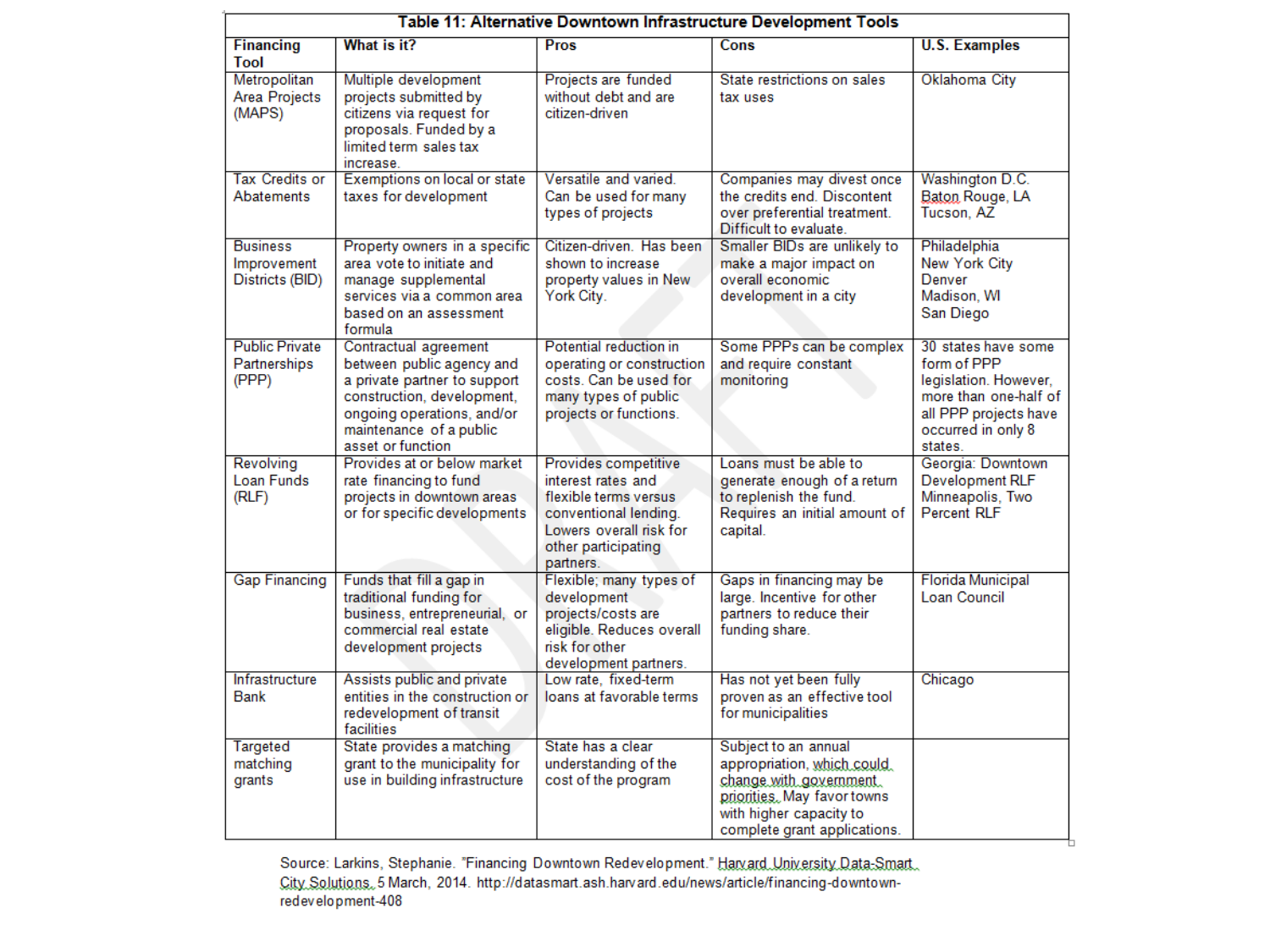#### **4) The combination of Vermont's statewide property tax system and TIF raises equity issues among municipalities.**

- The net cost to the Education Fund implies non-TIF municipalities are financing improvements in TIF municipalities.
	- Property tax rates are roughly one-half of a penny higher than if the State allowed no TIF districts.
	- Property taxes historically a local form of taxation: Vermonters may link it to Education or municipal spending, not to build infrastructure in other towns.
- In order to justify the use of statewide tax dollars, benefits that TIF districts provide to non-TIF municipalities would need to exceed between \$3 million and \$6 million per year.
	- Strong consideration should therefore be given to the types of developments being constructed in TIF districts.
- 6 of the 10 active TIF districts are located in one of the fastest growing counties in the State (Chittenden)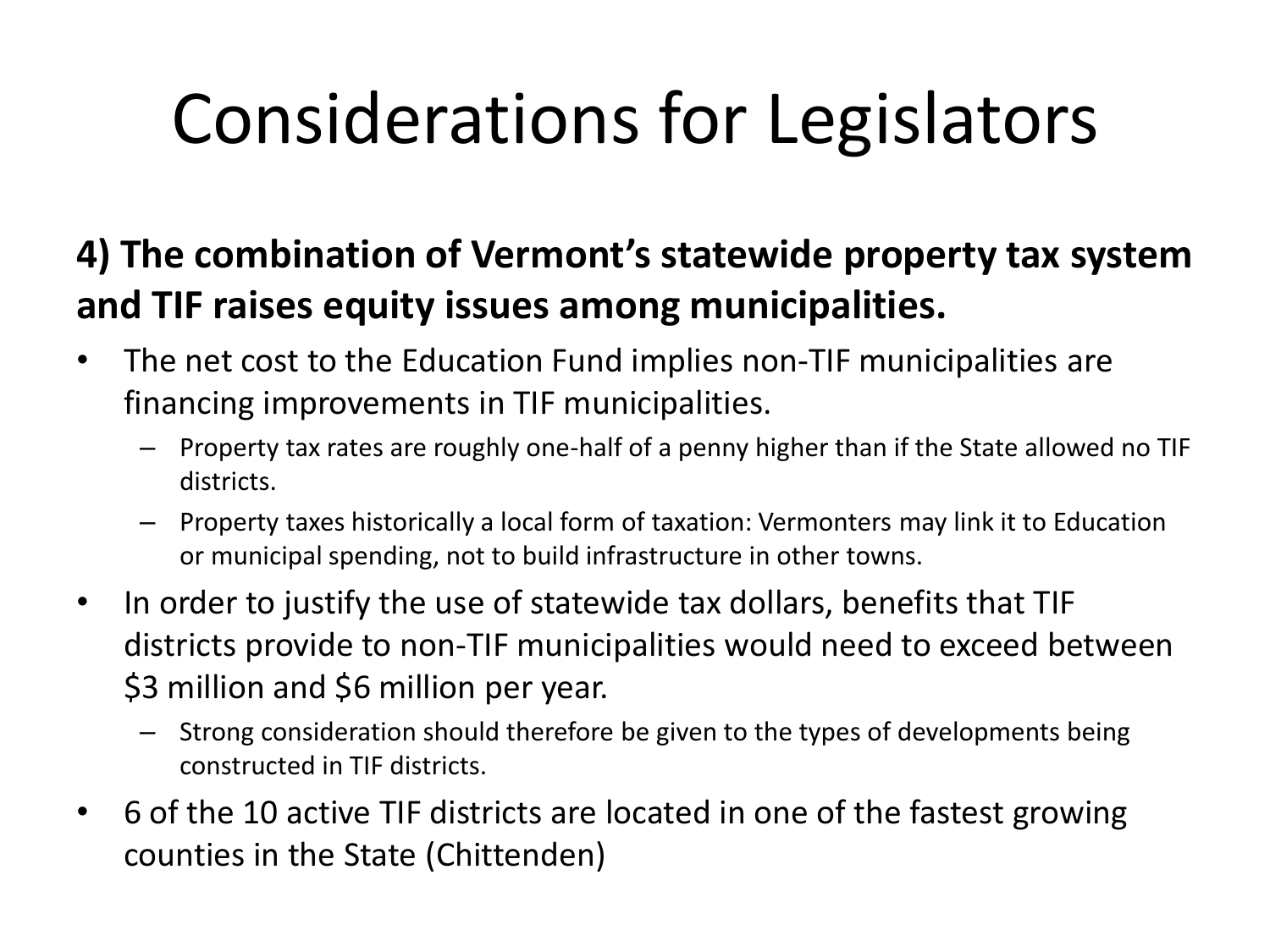**5) Because TIF allows municipalities to retain State education property tax revenues to fund their own infrastructure, there could be an incentive for nonparticipating municipalities to establish TIF districts.** 

- TIF represents a new revenue stream
	- If a municipality can capture another government's taxes (as in Vermont), it creates a new revenue stream.
	- Important in an economically distressed area where space to increase revenues is limited
- More TIF districts increases the cost burden on non-TIF municipalities.
	- More TIF districts=higher property tax rates Statewide
	- More TIF districts=less room for municipalities to increase their municipal tax rates to fund infrastructure improvements
	- Limited fiscal space makes TIF more appealing.
- This has occurred in other states (California, Maine)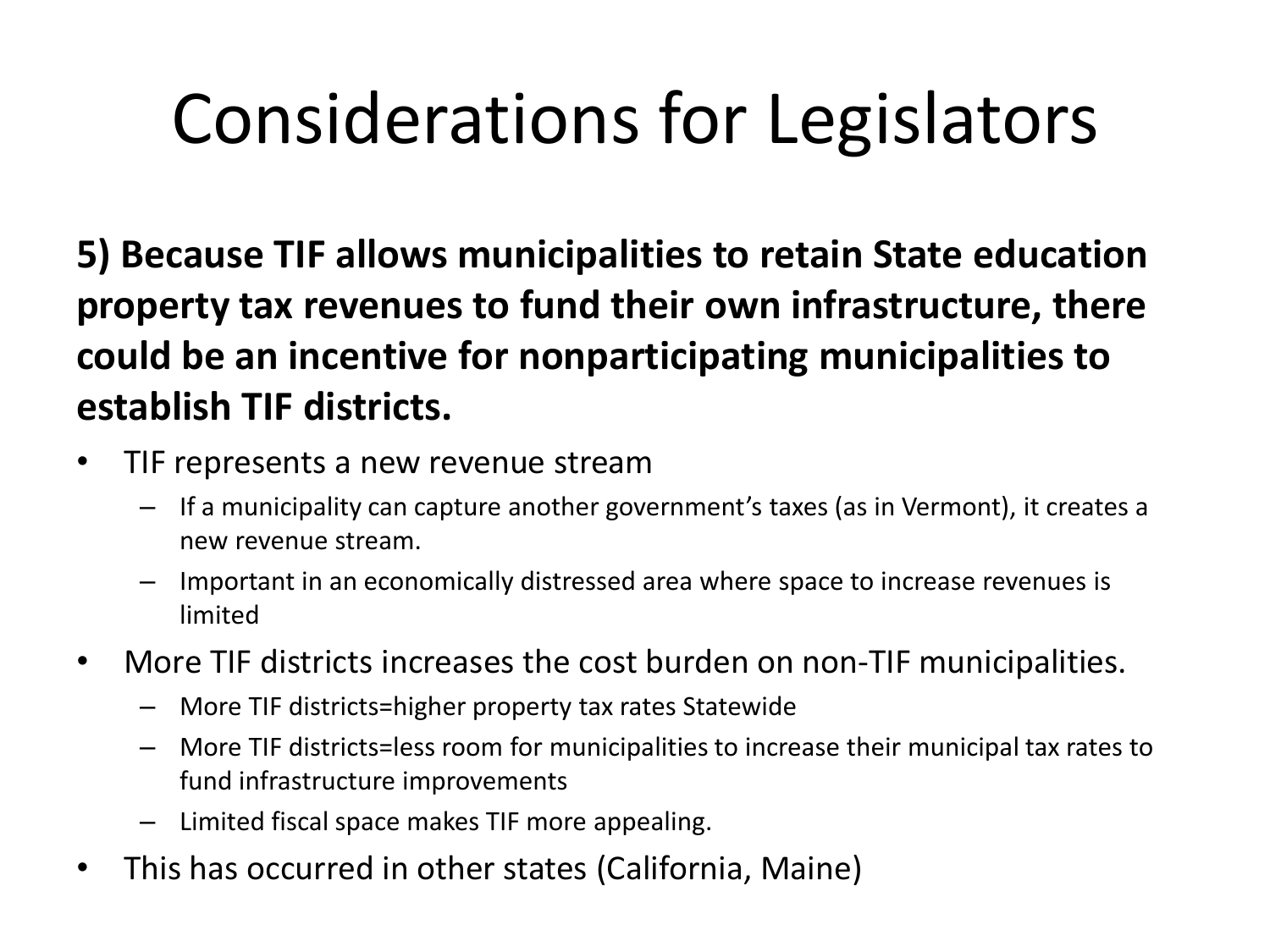